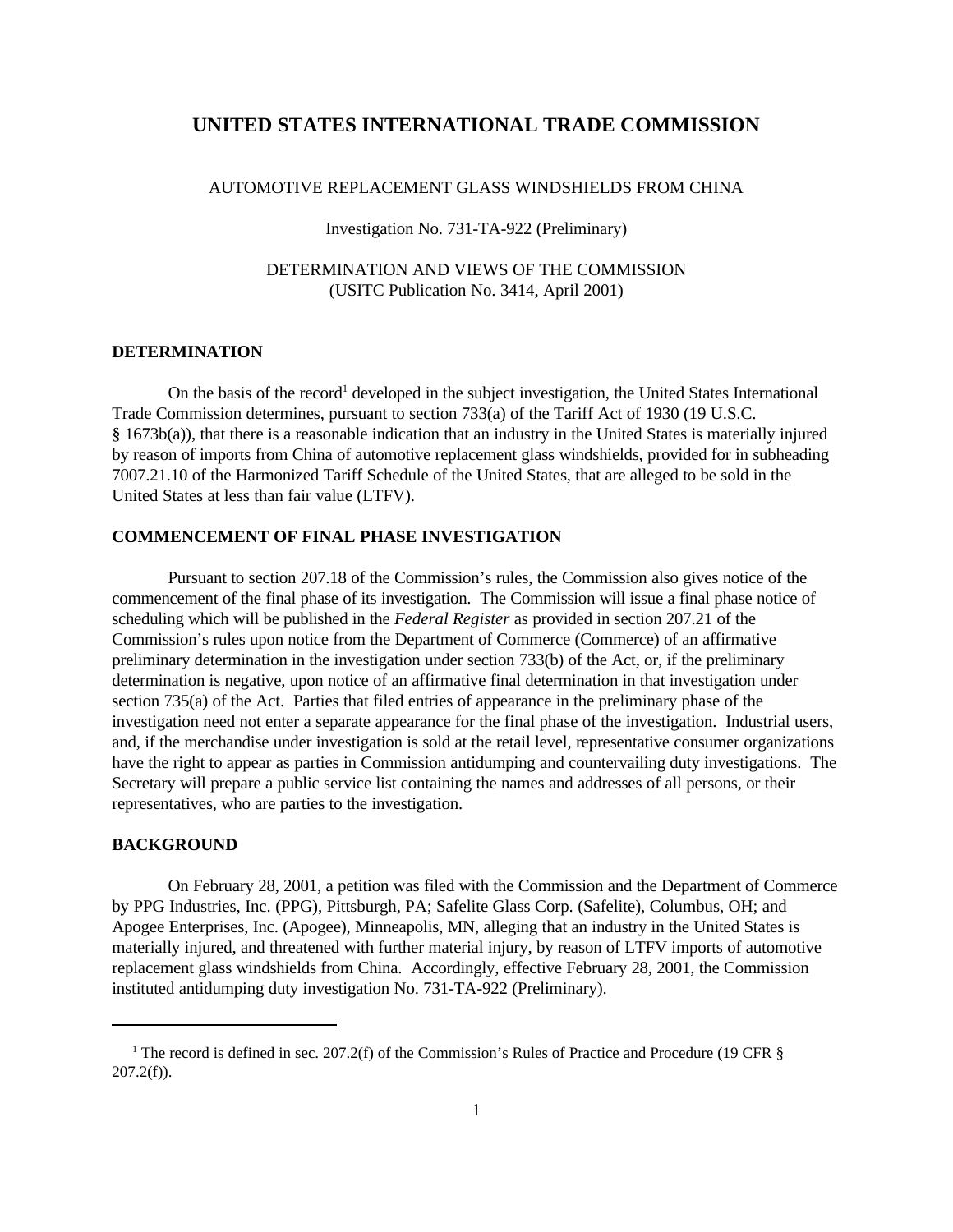Notice of the institution of the Commission's investigation and of a public conference to be held in connection therewith was given by posting copies of the notice in the Office of the Secretary, U.S. International Trade Commission, Washington, DC, and by publishing the notice in the *Federal Register* of March 8, 2001 (66 FR 13962). The conference was held in Washington, DC, on March 21, 2001, and all persons who requested the opportunity were permitted to appear in person or by counsel.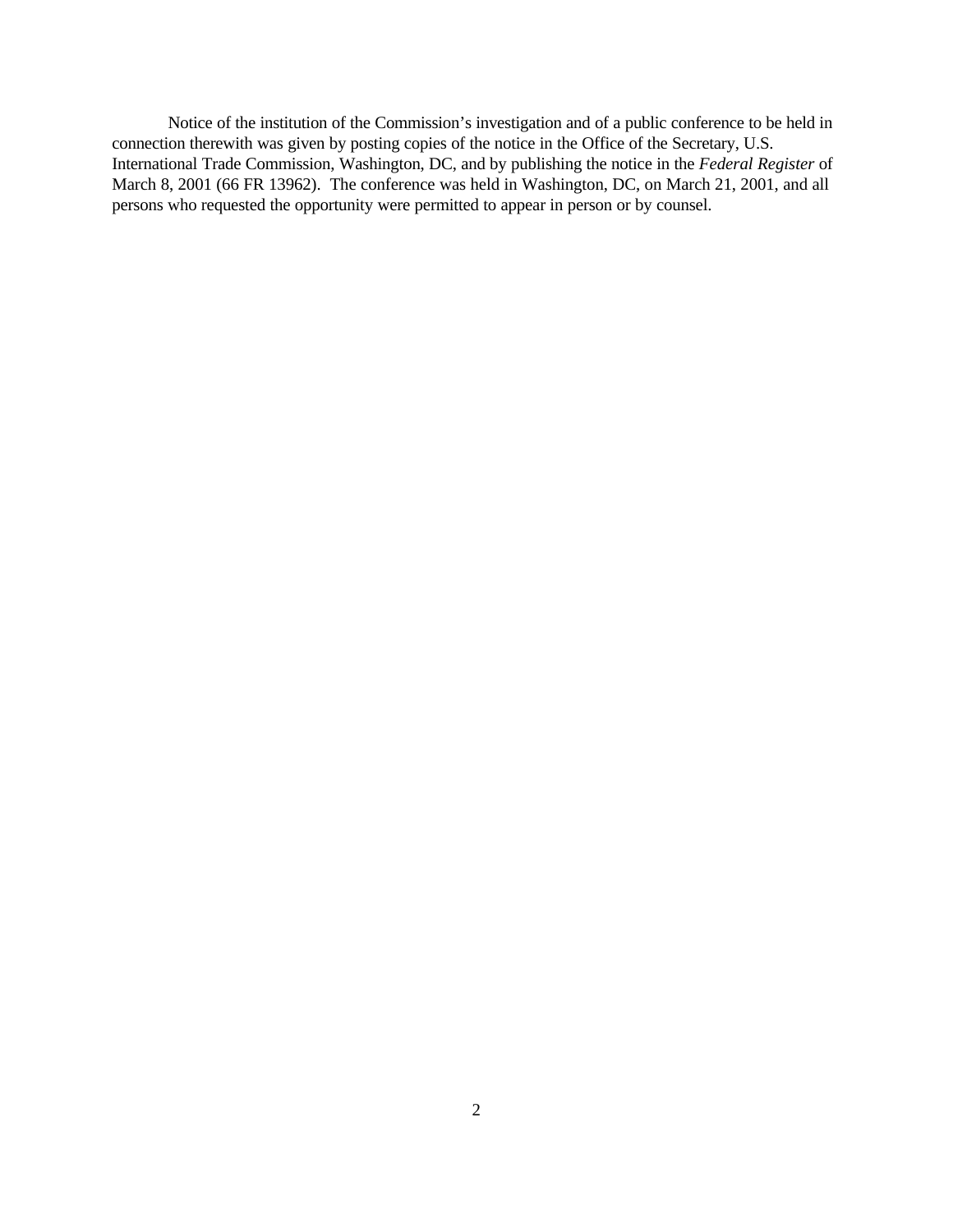## **VIEWS OF THE COMMISSION**

Based on the record in this investigation, we find that there is a reasonable indication that an industry in the United States is materially injured by reason of imports of automotive replacement glass ("ARG") windshields from China that are allegedly sold in the United States at less than fair value ("LTFV").

## **I. THE LEGAL STANDARD FOR PRELIMINARY DETERMINATIONS**

The legal standard in a preliminary antidumping investigation requires the Commission to find, based upon the information available at the time of the preliminary determination, whether there is a reasonable indication that a domestic industry is materially injured or is threatened with material injury, or that the establishment of an industry is materially retarded, by reason of the allegedly unfairly traded imports.<sup>1</sup> In applying this standard, the Commission weighs the evidence before it and determines whether "(1) the record as a whole contains clear and convincing evidence that there is no material injury or threat of such injury; and (2) no likelihood exists that contrary evidence will arise in a final investigation."<sup>2</sup>

## **II. DOMESTIC LIKE PRODUCT AND INDUSTRY**

#### **A. In General**

In determining whether there is a reasonable indication that an industry in the United States is materially injured or threatened with material injury by reason of imports of the subject merchandise, the Commission first defines the "domestic like product" and the "industry."<sup>3</sup> Section 771(4)(A) of the Tariff Act of 1930, as amended ("the Act"), defines the relevant domestic industry as the "producers as a [w]hole of a domestic like product, or those producers whose collective output of a domestic like product constitutes a major proportion of the total domestic production of the product."<sup>4</sup> In turn, the Act defines "domestic like product" as "a product which is like, or in the absence of like, most similar in characteristics and uses with, the article subject to an investigation."<sup>5</sup>

The decision regarding the appropriate domestic like product(s) in an investigation is a factual determination, and the Commission has applied the statutory standard of "like" or "most similar in characteristics and uses" on a case-by-case basis.<sup>6</sup> No single factor is dispositive, and the Commission

 $5$  19 U.S.C. § 1677(10).

<sup>&</sup>lt;sup>1</sup> 19 U.S.C. § 1673b(a); <u>see also American Lamb Co. v. United States</u>, 785 F.2d 994, 1001-1004 (Fed. Cir. 1986); Aristech Chemical Corp. v. United States, 20 CIT 353, 354 (1996).

<sup>&</sup>lt;sup>2</sup> American Lamb, 785 F.2d at 1001 (Fed. Cir. 1986); see also Texas Crushed Stone Co. v. United States, 35 F.3d 1535, 1543 (Fed. Cir. 1994).

 $3$  19 U.S.C. § 1677(4)(A).

<sup>4</sup> 19 U.S.C. § 1677(4)(A).

<sup>6</sup> See, e.g., NEC Corp. v. Department of Commerce, 36 F. Supp.2d 380, 383 (Ct. Int'l Trade 1998); Nippon Steel Corp. v. United States, 19 CIT 450, 455 (1995); Torrington Co. v. United States, 747 F. Supp. 744, 749 n.3 (Ct. Int'l Trade 1990), aff'd, 938 F.2d 1278 (Fed. Cir. 1991) ("every like product determination 'must be made on the particular record at issue' and the 'unique facts of each case'"). The Commission generally considers a number of factors including: (1) physical characteristics and uses; (2) interchangeability; (3) channels of distribution; (4) (continued...)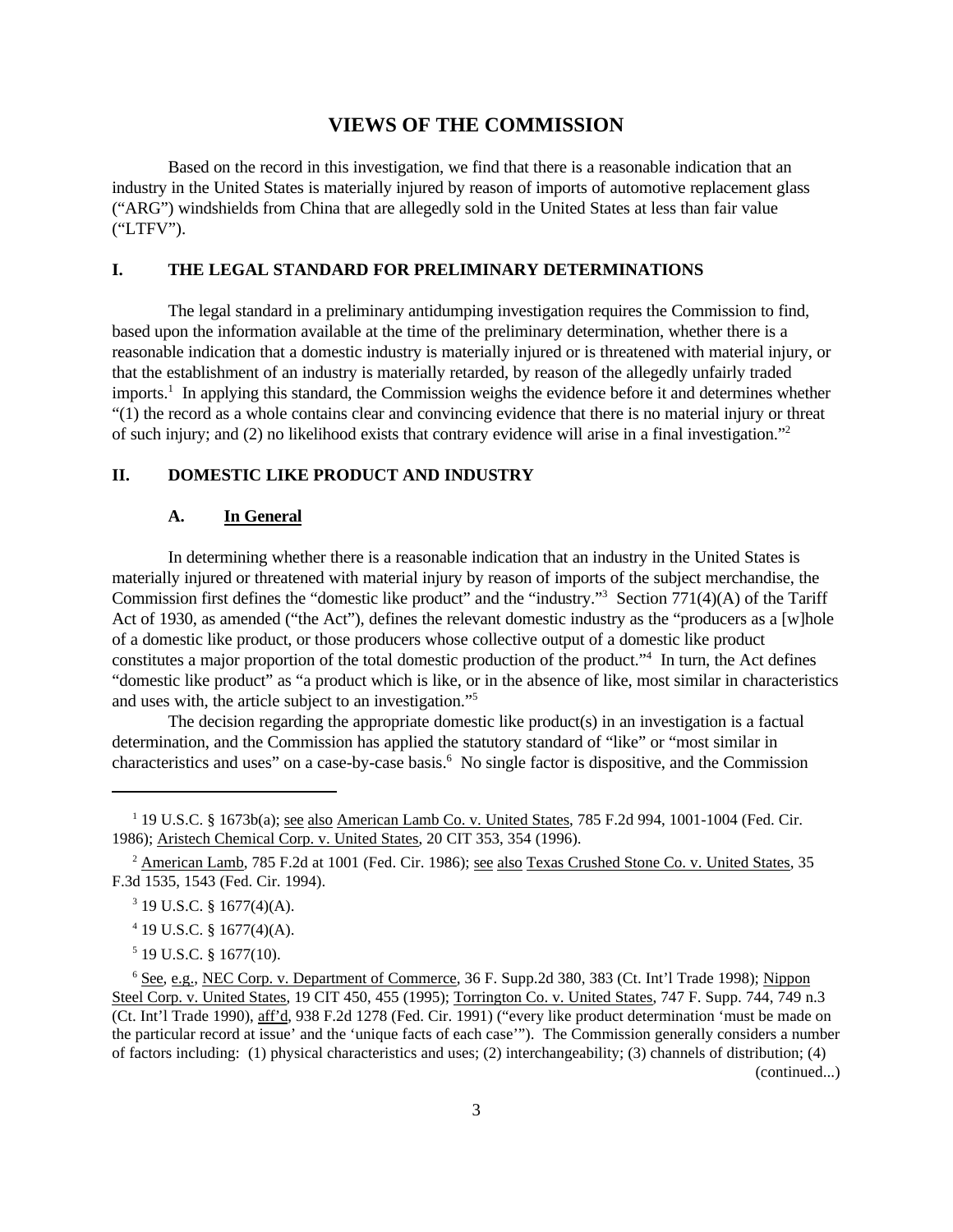may consider other factors it deems relevant based on the facts of a particular investigation.<sup>7</sup> The Commission looks for clear dividing lines among possible like products and disregards minor variations.<sup>8</sup> Although the Commission must accept the determination of the Department of Commerce ("Commerce") as to the scope of the imported merchandise allegedly subsidized or sold at LTFV, the Commission determines what domestic product is like the imported articles Commerce has identified.<sup>9</sup>

#### **B. Product Description**

In its notice of initiation, Commerce defined the imported merchandise from China within the scope of this investigation as:

imports of ARG windshields, and parts thereof, whether clear or tinted, whether coated or not, and whether or not they include antennas, ceramics, mirror buttons or VIN notches, and whether or not they are encapsulated. ARG windshields are laminated safety glass (*i.e.*, two layers of (typically float) glass with a sheet of clear or tinted plastic in between (usually polyvinyl butyral)), which are produced and sold for use by automotive glass installation shops to replace windshields in automotive vehicles  $(e.g.$  passenger cars, light trucks, vans, sport utility vehicles, etc.) that are cracked, broken or otherwise damaged . . . Specifically excluded from the scope of this investigation are automotive windshields sold for original equipment manufacturers (OEM) (*i.e.*, automobile manufacturers).<sup>10</sup>

#### **C. Domestic Like Product**

#### **1. Arguments of the Parties**

The one domestic like product issue in this investigation is whether the like product should be expanded beyond ARG windshields. Petitioners contend that the like product should not be expanded beyond the scope to include OEM windshields.<sup>11</sup> Two groups of respondents – Fuyao Glass Industry Co., Ltd. and Greenville Glass Industries, Inc. (collectively "FYG") and Diamond Triumph Auto Glass, Inc.,

6 (...continued)

customer and producer perceptions of the products; (5) common manufacturing facilities, production processes and production employees; and, where appropriate, (6) price. See Nippon, 19 CIT at 455 n.4; Timken Co. v. United States, 913 F. Supp. 580, 584 (Ct. Int'l Trade 1996).

<sup>&</sup>lt;sup>7</sup> See, e.g., S. Rep. No. 96-249 at 90-91 (1979).

<sup>&</sup>lt;sup>8</sup> Nippon Steel, 19 CIT at 455; Torrington, 747 F. Supp. at 748-49. See also S. Rep. No. 96-249 at 90-91 (1979) (Congress has indicated that the like product standard should not be interpreted in "such a narrow fashion as to permit minor differences in physical characteristics or uses to lead to the conclusion that the product and article are not 'like' each other, nor should the definition of 'like product' be interpreted in such a fashion as to prevent consideration of an industry adversely affected by the imports under consideration.").

<sup>&</sup>lt;sup>9</sup> Hosiden Corp. v. Advanced Display Mfrs., 85 F.3d 1561, 1568 (Fed. Cir. 1996) (Commission may find single like product corresponding to several different classes or kinds defined by Commerce); Torrington, 747 F. Supp. at 748-752 (affirming Commission determination of six like products in investigations where Commerce found five classes or kinds).

 $10\,66$  F.R. 16651 (Mar. 27, 2001).

<sup>&</sup>lt;sup>11</sup> Petitioners' Postconference Brief at 7-21.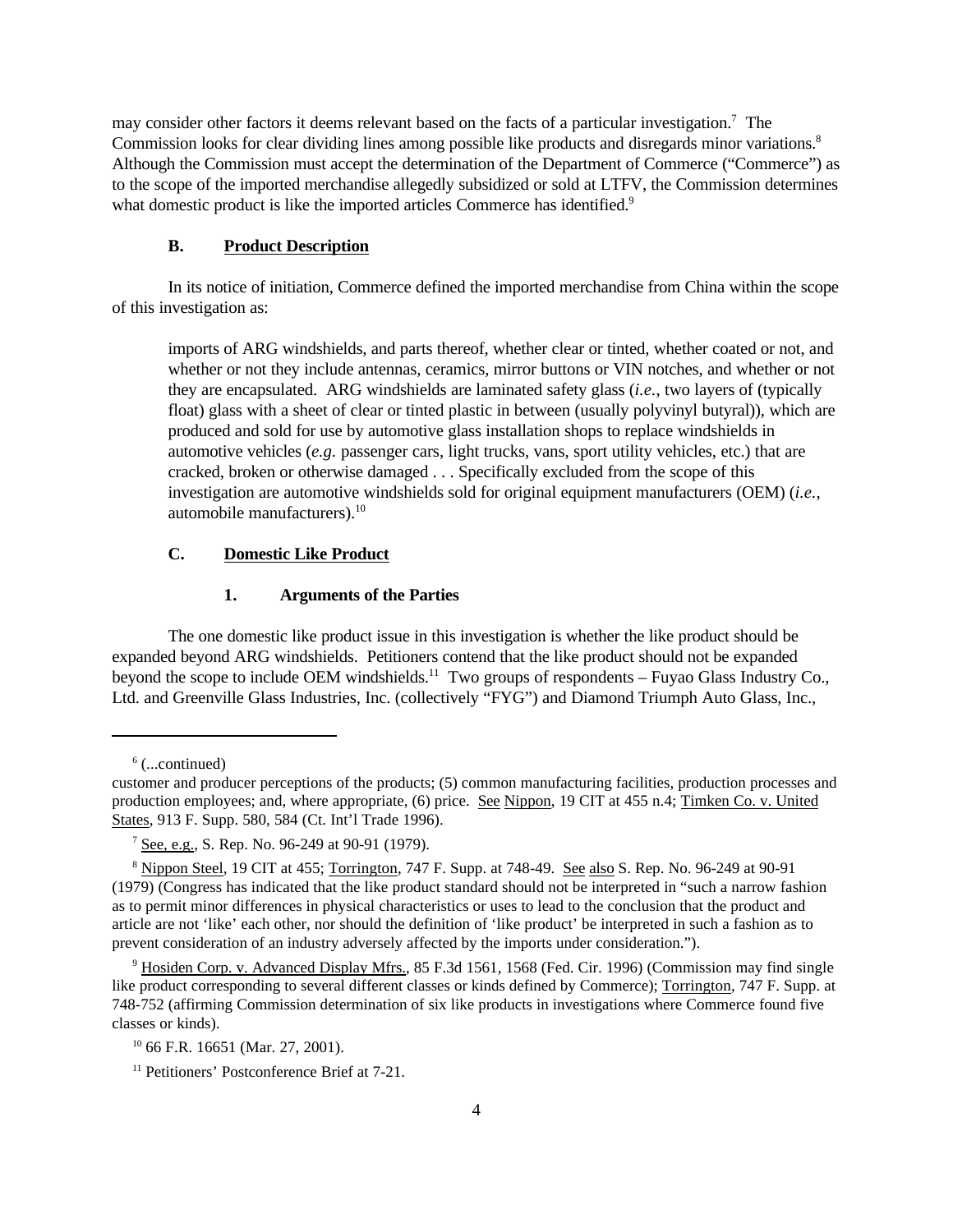TCG International Inc., Shenzhen Benxun Auto-Glass Co., Ltd., Shenzhen Xinyi Auto-Glass Co., Ltd., and Elite Auto Glass (collectively "the Diamond Respondents") – argue that the domestic like product should be defined to include both ARG and OEM windshields.<sup>12</sup>

# **2. Whether OEM Windshields Are Part of the Same Like Product as ARG Windshields**

*Physical Characteristics and Uses*. Many physical characteristics of ARG and OEM windshields are the same. Both are made of the same raw material, laminated glass (usually "float" glass), and, for a given part number, have the same basic dimensions. Both are produced corresponding to part numbers published by National Auto Glass Specifications, and both must satisfy the same federal safety regulations.<sup>13</sup> Both ARG and OEM windshields have the same uses, broadly speaking, *i.e.*, to fill the opening in the vehicle and to protect the vehicle and its occupants from the elements. However, virtually all OEM windshields are used in the production of new vehicles, with the exception of a small volume of OEM windshields sent to dealers for use in warranty replacement work. ARG windshields are used exclusively in the replacement market to replace damaged windshields and are not used in the production of new vehicles.<sup>14</sup>

The physical differences between ARG and OEM windshields are generally not discernible to the average consumer (or perhaps even to auto glass experts).<sup>15</sup> While the differences are not especially significant in the windshield replacement aftermarket, they can be significant in the OEM market.<sup>16</sup> OEM windshields are manufactured to precise proprietary specifications and tight tolerances specified by the vehicle manufacturer. By contrast, many ARG windshields are generally made without access to the vehicle manufacturers' proprietary specifications. As such, these so-called "reverse-engineered" windshields generally encompass a wider tolerance range than OEM windshields and therefore allow for more product variation.<sup>17</sup> The automated assembly lines used by vehicle manufacturers require OEM windshields produced according to those precise specifications, whereas the use of ARG windshields deviating from those specifications can jam the robotic equipment and shut down the entire assembly line.<sup>18</sup> While producers of ARG windshields generally try to match the colors of the original equipment windshield, they have the latitude of offering colors not offered on an OEM basis, so the ARG counterpart to an OEM windshield can also be visibly different.<sup>19</sup>

<sup>&</sup>lt;sup>12</sup> FYG's Postconference Brief at 2-23; Diamond Respondents' Postconference Brief at 3-19.

<sup>&</sup>lt;sup>13</sup> Confidential Report ("CR") at I-3 to I-4; Public Report ("PR") at I-2 to I-3; Petitioners' Postconference Brief at 12 n.33; Conference Transcript ("Tr.") at 70 (Fennell); 83 (Carino).

<sup>14</sup> CR at I-3; PR at I-2 to I-3; Tr. at 35-36 (Chimka).

<sup>15</sup> CR at I-3 to I-5; PR at I-2 to I-3; Tr. at 135 (Harris).

<sup>16</sup> CR at I-5; PR at I-3; Tr. at 29-30, 51 (Dumbris).

<sup>17</sup> CR at I-5, I-8; PR at I-3 to I-4, I-7; Tr. at 28-30 (Dumbris); 35-36 (Chimka).

<sup>&</sup>lt;sup>18</sup> CR at I-3 to I-5; PR at I-2 to I-4; Tr. at 29-30 (Dumbris); see Petitioners' Postconference Brief, Exh. 3, affidavit of \*\*\*.

 $19$  CR at I-5; PR at I-4; Tr. at 47 (Miner); 48 (Jungbluth).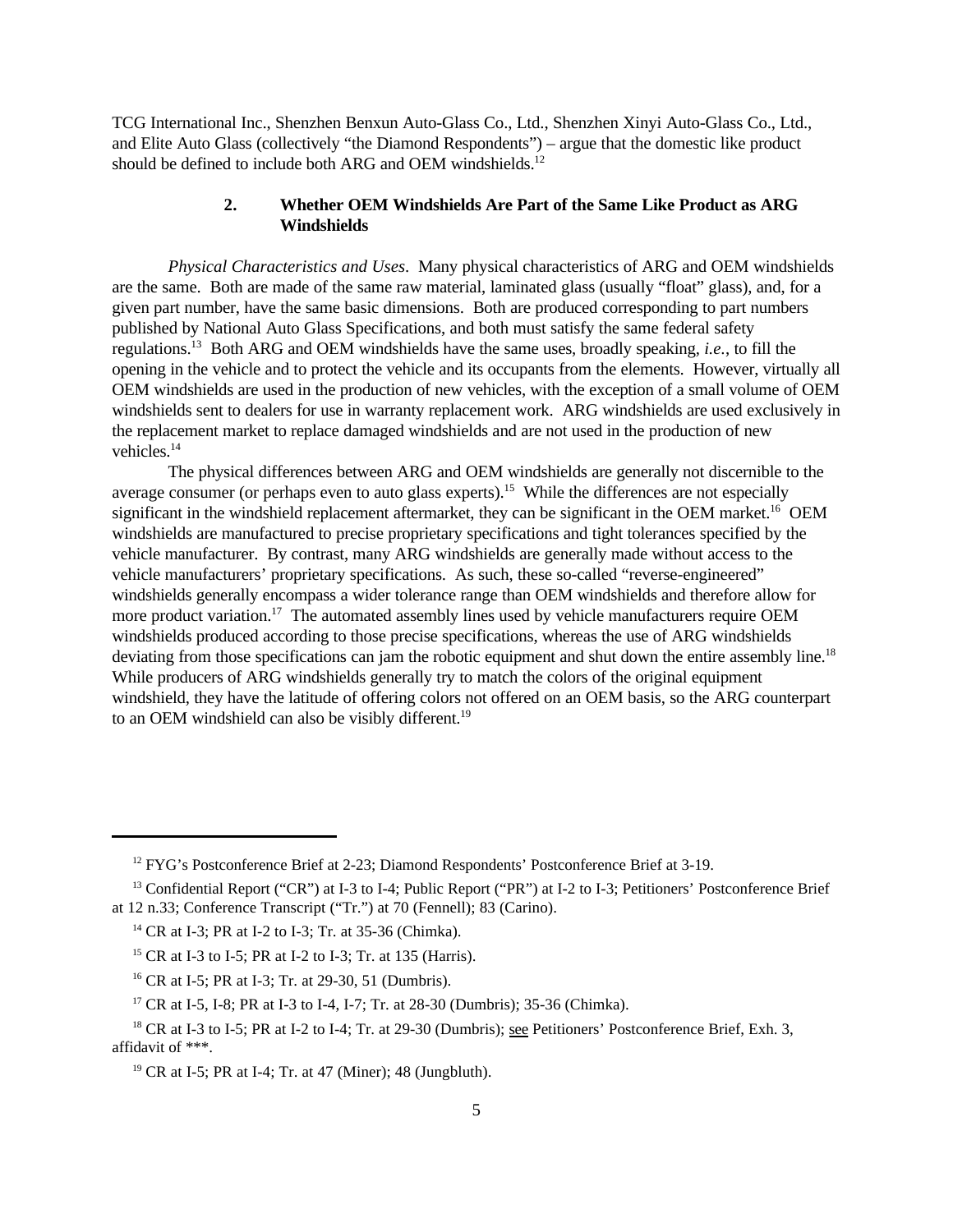*Manufacturing Facilities and Employees*. Production of OEM windshields involves the same basic procedures and raw materials as production of ARG windshields.<sup>20</sup> However, there can be differences.

Production facilities for OEM windshields are typically designed for high-volume runs and maximum yields to minimize the per-unit cost to the OEM customer, with production of a limited number of OEM parts and limited flexibility to make pattern changes.<sup>21</sup> By contrast, facilities producing only ARG windshields are typically designed for flexibility, to produce large numbers of different parts with short- to medium-volume runs, and frequent pattern changes.<sup>22</sup>

Product development is considerably more lengthy and costly for OEM windshields than it is for ARG windshields because OEM windshields are produced to meet the strict proprietary specifications of vehicle manufacturers. It can take 14 months to two years before the OEM windshield is ready for production and shipment, while the ARG windshield product development process can require three months or less. The OEM product development process requires numerous engineers and technicians to work with the customer on its specifications, and can cost ten times more than the ARG product development process.<sup>23</sup>

Of the seven reporting domestic ARG windshield producers, five also produce OEM windshields. While some domestic producers produce both ARG and OEM windshields using the same facilities and the same workers, the limited information in the record suggests that the apparent majority of ARG and OEM windshields are produced in different facilities using different workers. $^{24}$ 

*Interchangeability.* In general, OEM windshields can be used interchangeably with ARG windshields in the aftermarket, although the use of OEM windshields in the aftermarket tends to be limited to replacement by automobile dealers pursuant to a warranty.<sup>25</sup> Reverse-engineered ARG windshields, however, cannot be used in the OEM market because they are not designed to the vehicle manufacturers' precise proprietary specifications.26

 $26$  Tr. at 35-36 (Chimka).

<sup>&</sup>lt;sup>20</sup> CR at I-6 to I-7; PR at I-5 to I-6; Petitioners' Postconference Brief at 15; Tr. at 23-27 (Dumbris); 69-70 (Fennell); 83 (Carino).

<sup>&</sup>lt;sup>21</sup> CR at I-8 to I-9; PR at I-7; Tr. at 27, 30, 32-34 (Dumbris).

<sup>&</sup>lt;sup>22</sup> CR at I-8; PR at I-7; Tr. at 27, 30-34 (Dumbris).

<sup>&</sup>lt;sup>23</sup> CR at I-6, I-8 to I-9; PR at I-5, I-7; Tr. at 27-29 (Dumbris).

<sup>&</sup>lt;sup>24</sup> CR at I-9; PR at I-7. *See* Tr. at 70 (Fennell); 83-84 (Carino); 107 (Harris); 133 (Skidmore). \*\*\*, accounting for \*\*\* percent of domestic ARG production in 2000, do not produce OEM windshields on the equipment they use to produce ARG windshields. Four ARG producers, reflecting 27 percent of domestic ARG production, stated that they produced their OEM windshields on the same equipment they used in the production of ARG windshields. PPG, reflecting \*\*\* percent of domestic ARG production, produces \*\*\* of its ARG windshields at its OEM windshield facilities. Thus, the record in this preliminary investigation indicates that slightly less than half of ARG windshields may be produced in common facilities. CR at I-9; PR at I-7; Tr. at 51-52 (Dumbris; Stewart). In any final phase investigation, we will seek to determine with more accuracy the overlap in production between ARG and OEM windshields.

<sup>&</sup>lt;sup>25</sup> CR at I-3 n.9, I-10; PR at I-3 n.9, I-8; Tr. at 35-36 (Chimka).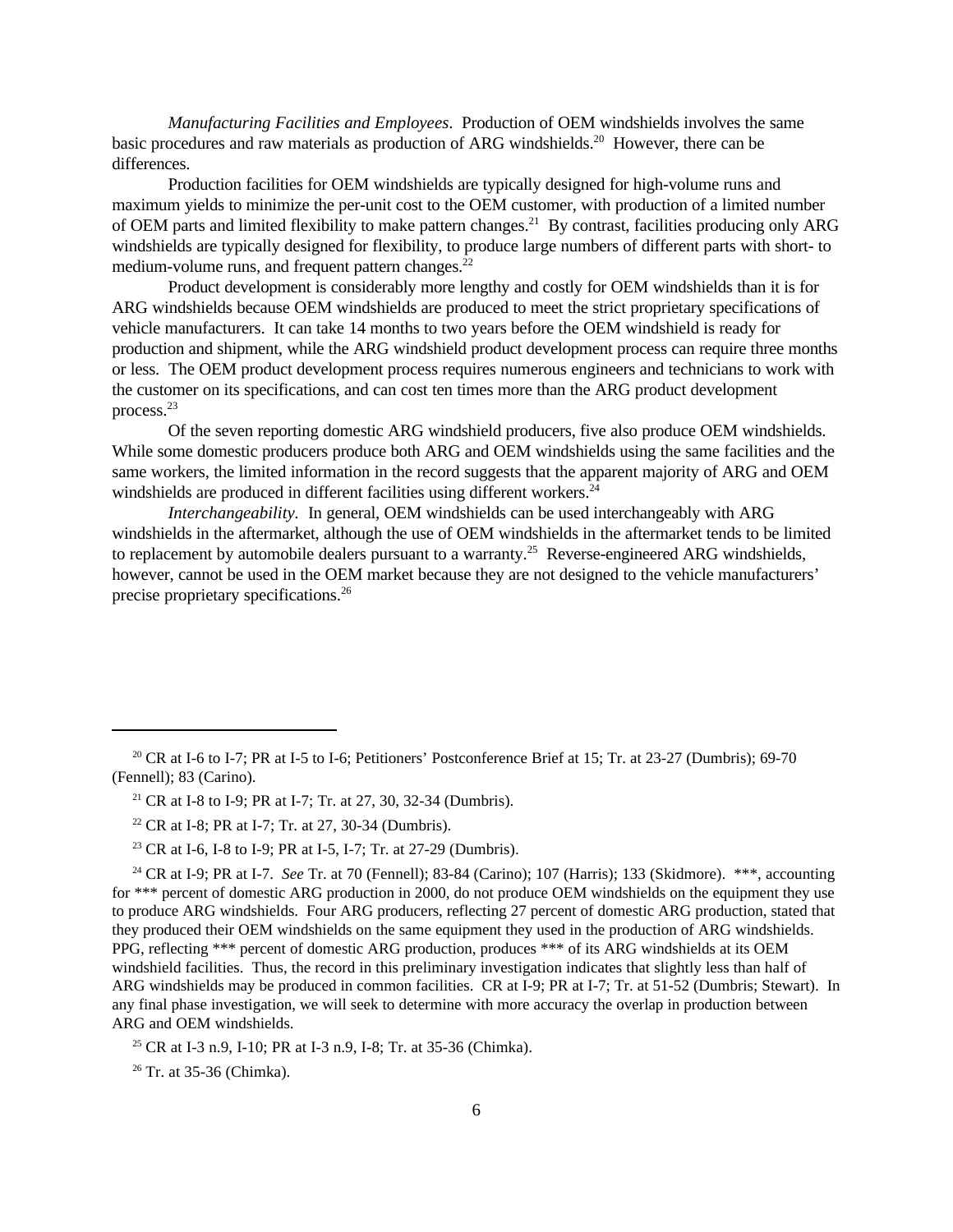*Channels of Distribution*. windshields are primarily sold to vehicle manufacturers, with a small volume sold by the vehicle manufacturers to car dealerships for use in warranty replacement.<sup>27</sup> By contrast, ARG windshields are generally sold to distributors and auto glass installation shops.<sup>28</sup>

*Customer and Producer Perceptions*. The record is incomplete as to customer and producer perceptions, because of the absence of questionnaire data from purchasers and from producers that make OEM windshields exclusively. The available information in the record is mixed. The evidence presented by petitioners indicates that the domestic producers who are petitioners, as well as some original equipment automobile manufacturers that use OEM windshields, view the two as different products.<sup>29</sup> The evidence presented by respondents suggests that many ARG distributors and customers, and in particular automobile owners, the ultimate end users, perceive no difference between the OEM windshields and the ARG windshields. To these consumers, they are one product.<sup>30</sup>

*Price.* The Commission has not collected data comparing prices of ARG and OEM windshields. Despite the larger development and engineering costs for OEM windshields, the cost per unit of an OEM windshield tends to be lower than that for an ARG windshield because of the much larger volume production runs of OEM windshields. There is some evidence that prices reflect this difference in unit costs.<sup>31</sup> However, OEM windshields purchased through a dealer in the aftermarket tend to be considerably more expensive than ARG windshields purchased through a distributor or retail shop.<sup>32</sup>

*Conclusion*. Although there are factors supporting both proposed like products, and recognizing that the record is incomplete, we find, for purposes of this preliminary determination, that there is one domestic like product consisting of all ARG windshields, and not including OEM windshields. While the physical characteristics and uses of ARG and OEM windshields are very similar, the differences, particularly with respect to OEM windshields being produced to manufacturers' proprietary specifications with strict tolerances, are significant in the OEM market, and prevent ARG windshields from being interchangeable for OEM end uses. Moreover, there appear to be largely different channels of distribution for ARG and OEM windshields; that is, no OEM automobile consumers purchase ARG windshields for production. While the manufacturing process for OEM and ARG windshields is basically the same, and some domestic producers produce both OEM and ARG windshields using the same facilities and workers, the limited information in the record suggests that the apparent majority of ARG and OEM windshields are produced in separate facilities with separate workers.<sup>33</sup> In any final phase of these investigations, we will obtain additional information, especially from purchasers and producers of OEM windshields, and we will re-examine our like product determination.

### **D. Domestic Industry**

The domestic industry is defined as "the producers as a [w]hole of a domestic like

<sup>&</sup>lt;sup>27</sup> CR at I-10 to I-11; PR at I-8; Tr. at 34-36 (Chimka).

<sup>28</sup> CR at I-10 to I-11; PR at I-8; Tr. at 13 (Jungbluth); 34-35 (Chimka).

<sup>29</sup> CR at I-10; PR at I-8; Tr. at 36 (Chimka).

<sup>30</sup> CR at I-10; PR at I-8; Tr. at 135 (Harris).

 $31$  CR at I-11; PR at I-9; Tr at 33 (Dumbris), 50 (Chimka).

<sup>32</sup> CR at I-11; PR at I-9; Tr. at 136 (Harris).

<sup>&</sup>lt;sup>33</sup> CR at I-9; PR at I-7.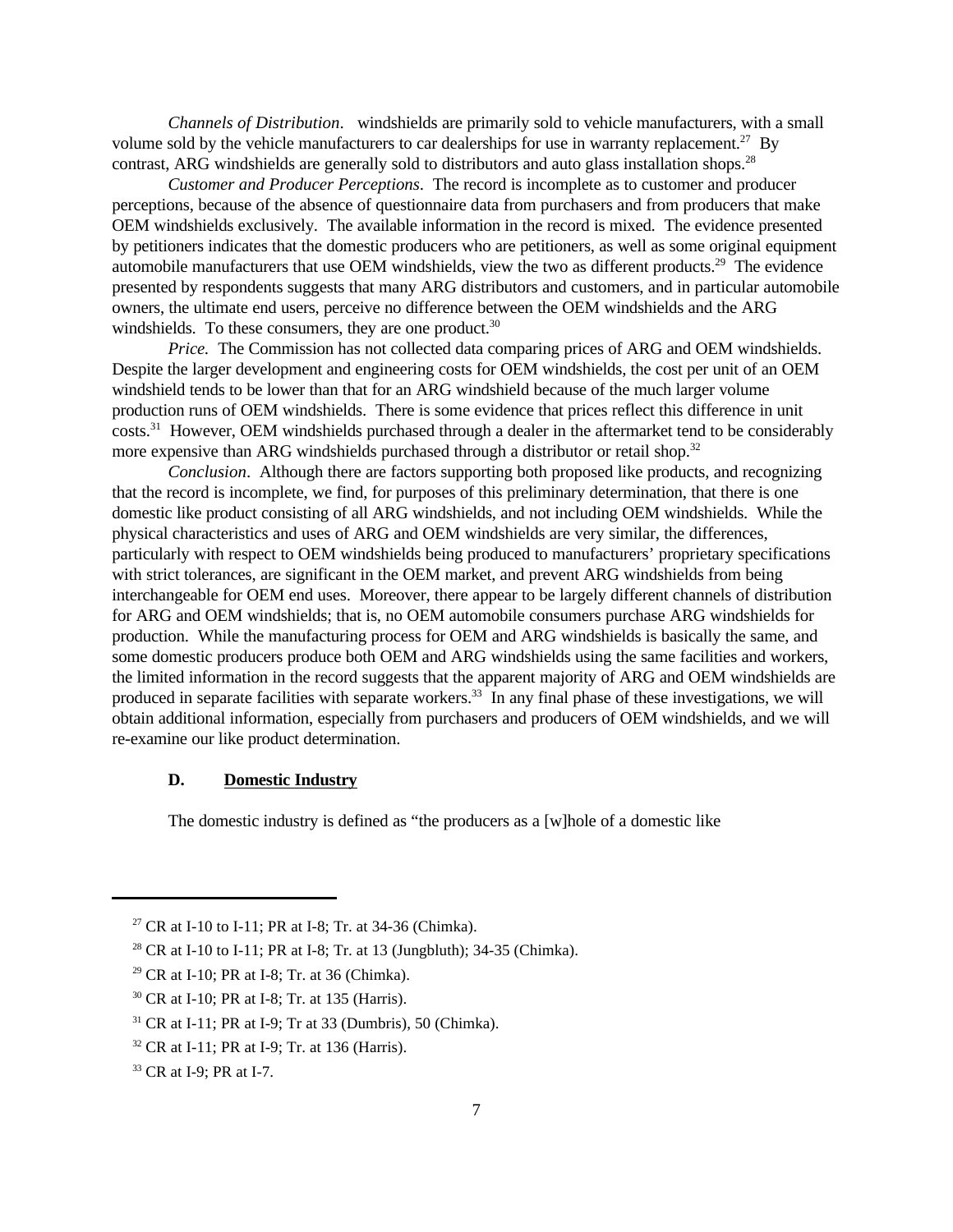product . . . ."<sup>34</sup> In defining the domestic industry, the Commission's general practice has been to include in the industry all of the domestic production of the like product, whether toll-produced, captively consumed, or sold in the domestic merchant market.<sup>35</sup> Based on our definition of the domestic like product determination, we define the domestic industry to include all U.S. producers of ARG windshields.

We must further determine whether any producer of the domestic like product should be excluded from the domestic industry pursuant to section 771(4)(B) of the Act. That provision of the statute allows the Commission, if appropriate circumstances exist, to exclude from the domestic industry producers that are related to an exporter or importer of subject merchandise or which are themselves importers.<sup>36</sup> Exclusion of such a producer is within the Commission's discretion based upon the facts presented in each case.<sup>37</sup> No party has argued that any domestic producer should be excluded as a related party.

Two domestic producers of ARG windshields, \*\*\* and \*\*\*, directly imported subject merchandise during the period of investigation.<sup>38</sup> Consequently, these two firms are related parties.

We next consider whether appropriate circumstances exist to exclude either of the related party producers from the domestic industry. \*\*\* ratio of subject imports to domestic production was \*\*\* percent in 1999 and \*\*\* percent in 2000.<sup>39</sup> Accordingly, we do not find that \*\*\* primary interest lies in importation of subject merchandise rather than in domestic production. Moreover, \*\*\* financial performance during the period examined, in terms of its ratio of operating income to net sales value, was \*\*\* for the producers in the domestic industry, and there is no evidence that it derived any significant unique benefit from its importation.<sup>40</sup> Accordingly, we find that appropriate circumstances do not exist to exclude \*\*\* from the domestic industry as a related party.

\*\*\* ratio of subject imports to domestic production was \*\*\* percent in 1998, \*\*\* percent in 1999, and \*\*\* percent in 2000.<sup>41</sup> We do not find that \*\*\* primary interest lies in importation of subject merchandise rather than in domestic production. Moreover, given that \*\*\* had the \*\*\* financial performance of any domestic ARG producer in 1998 and 2000, and the \*\*\* in 1999, we find no evidence

<sup>36</sup> 19 U.S.C. § 1677(4)(B).

<sup>37</sup> Sandvik AB v. United States, 721 F. Supp. 1322, 1331-32 (Ct. Int'l Trade 1989), aff'd without opinion, 904 F.2d 46 (Fed. Cir. 1990); Empire Plow Co. v. United States, 675 F. Supp. 1348, 1352 (Ct. Int'l Trade 1987). The primary factors the Commission has examined in deciding whether appropriate circumstances exist to exclude the related parties include: (1) the percentage of domestic production attributable to the importing producer; (2) the reason the U.S. producer has decided to import the product subject to investigation, i.e., whether the firm benefits from the LTFV sales or subsidies or whether the firm must import in order to enable it to continue production and compete in the U.S. market; and (3) the position of the related producers vis-a-vis the rest of the industry, i.e., whether inclusion or exclusion of the related party will skew the data for the rest of the industry. See, e.g., Torrington Co. v. United States, 790 F. Supp. 1161, 1168 (Ct. Int'l Trade 1992), aff'd without opinion, 991 F.2d 809 (Fed. Cir. 1993). The Commission has also considered the ratio of import shipments to U.S. production for related producers and whether the primary interests of the related producers lie in domestic production or in importation. See, e.g., Melamine Institutional Dinnerware from China, Indonesia, and Taiwan, Inv. Nos. 731-TA-741-743 (Final), USITC Pub. 3016 (Feb. 1997) at 14, n.81.

 $38$  CR and PR at IV-1, n.1. \*\*\* . See Foreign Producer Questionnaire responses of \*\*\*.

<sup>34</sup> 19 U.S.C. § 1677(4)(A).

<sup>&</sup>lt;sup>35</sup> See United States Steel Group v. United States, 873 F. Supp. 673, 681-84 (Ct. Int'l Trade 1994), aff'd, 96 F.3d 1352 (Fed. Cir.1996).

<sup>39</sup> CR at IV-1, n.1; PR at IV-1, n.1.

<sup>40</sup> CR and PR at Table VI-2.

<sup>41</sup> CR at IV-1, n.1; PR at IV-1, n.1.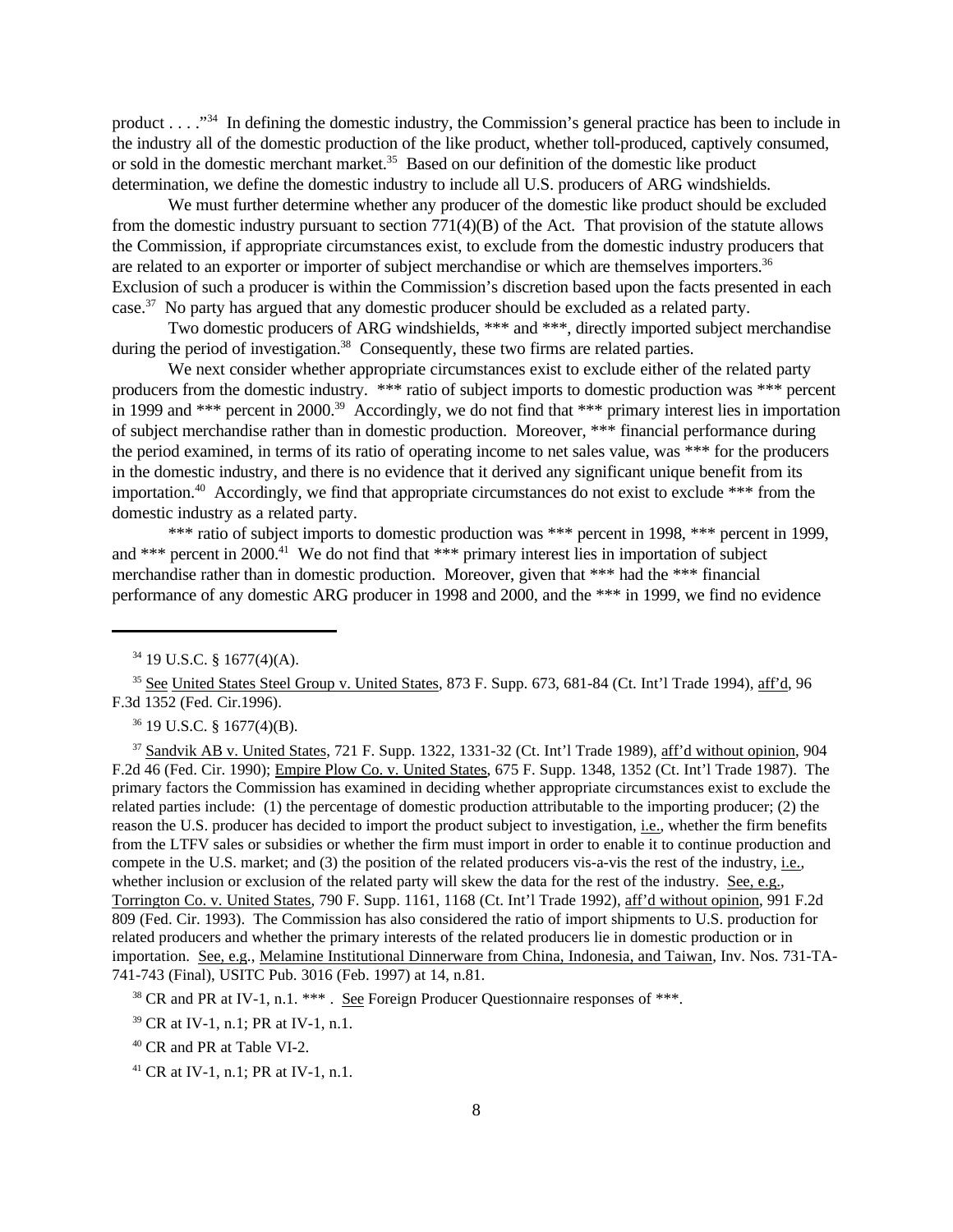that it has been shielded from the effects of any unfairly traded imports as a result of its own importation.<sup>42</sup> Accordingly, we find that appropriate circumstances do not exist to exclude \*\*\* from the domestic industry as a related party.

# **III. REASONABLE INDICATION OF MATERIAL INJURY BY REASON OF ALLEGEDLY LTFV IMPORTS FROM CHINA**

In the preliminary phase of antidumping or countervailing duty investigations, the Commission determines whether there is a reasonable indication that an industry in the United States is materially injured by reason of the imports under investigation.<sup>43</sup> In making this determination, the Commission must consider the volume of subject imports, their effect on prices for the domestic like product, and their impact on domestic producers of the domestic like product, but only in the context of U.S. production operations.<sup>44</sup> The statute defines "material injury" as "harm which is not inconsequential, immaterial, or unimportant."<sup>45</sup> In assessing whether there is a reasonable indication that the domestic industry is materially injured by reason of subject imports, we consider all relevant economic factors that bear on the state of the industry in the United States.<sup>46</sup> No single factor is dispositive, and all relevant factors are considered "within the context of the business cycle and conditions of competition that are distinctive to the affected industry."<sup>47</sup>

For the reasons discussed below, we determine that there is a reasonable indication that the domestic industry is materially injured by reason of subject imports from China.

#### **A. Conditions of Competition**

The following conditions of competition are pertinent to our analysis.

Subject imports from China and the domestic like product are viewed by domestic producers and importers as highly interchangeable and substitutable in the U.S. ARG market.<sup>48</sup> While in the past Chinese ARG windshields were perceived to be of lower quality than domestically produced ARG windshields, in recent years this perception of lower quality has largely been eliminated, and subject imports from China are now viewed as highly substitutable for the domestic like product.<sup>49</sup>

In addition, the ARG market is price-competitive, and the available information in the record suggests that purchasing decisions are made largely on the basis of price. $50$ 

During the period of investigation, U.S. apparent consumption increased in quantity, increasing by 8.6 percent from 11,071,143 units in 1998 to 12,024,511 units in 1999, and then by 9.6 percent to

- <sup>47</sup> 19 U.S.C. § 1677(7)(C)(iii).
- <sup>48</sup> CR at II-8 to II-9; PR at II-5; Tr. at 43 (Chimka).

<sup>42</sup> CR and PR at Table VI-2.

<sup>43</sup> 19 U.S.C. § 1671b(a) and 1673b(a).

<sup>44</sup> 19 U.S.C. § 1677(7)(B)(i). The Commission "may consider such other economic factors as are relevant to the determination" but shall "identify each [such] factor . . . [a]nd explain in full its relevance to the determination." 19 U.S.C. § 1677(7)(B). See also Angus Chemical Co. v. United States, 140 F.3d 1478 (Fed. Cir. 1998).

<sup>45</sup> 19 U.S.C. § 1677(7)(A).

<sup>46</sup> 19 U.S.C. § 1677(7)(C)(iii).

<sup>49</sup> Tr. at 38-39 (Chimka); 62-63 (Tann); 63 (Jungbluth); 72 (Anderson).

<sup>50</sup> Tr. at 14 (Jungbluth); 23 (Tann); 37-41 (Chimka); 148 (Dunnegan).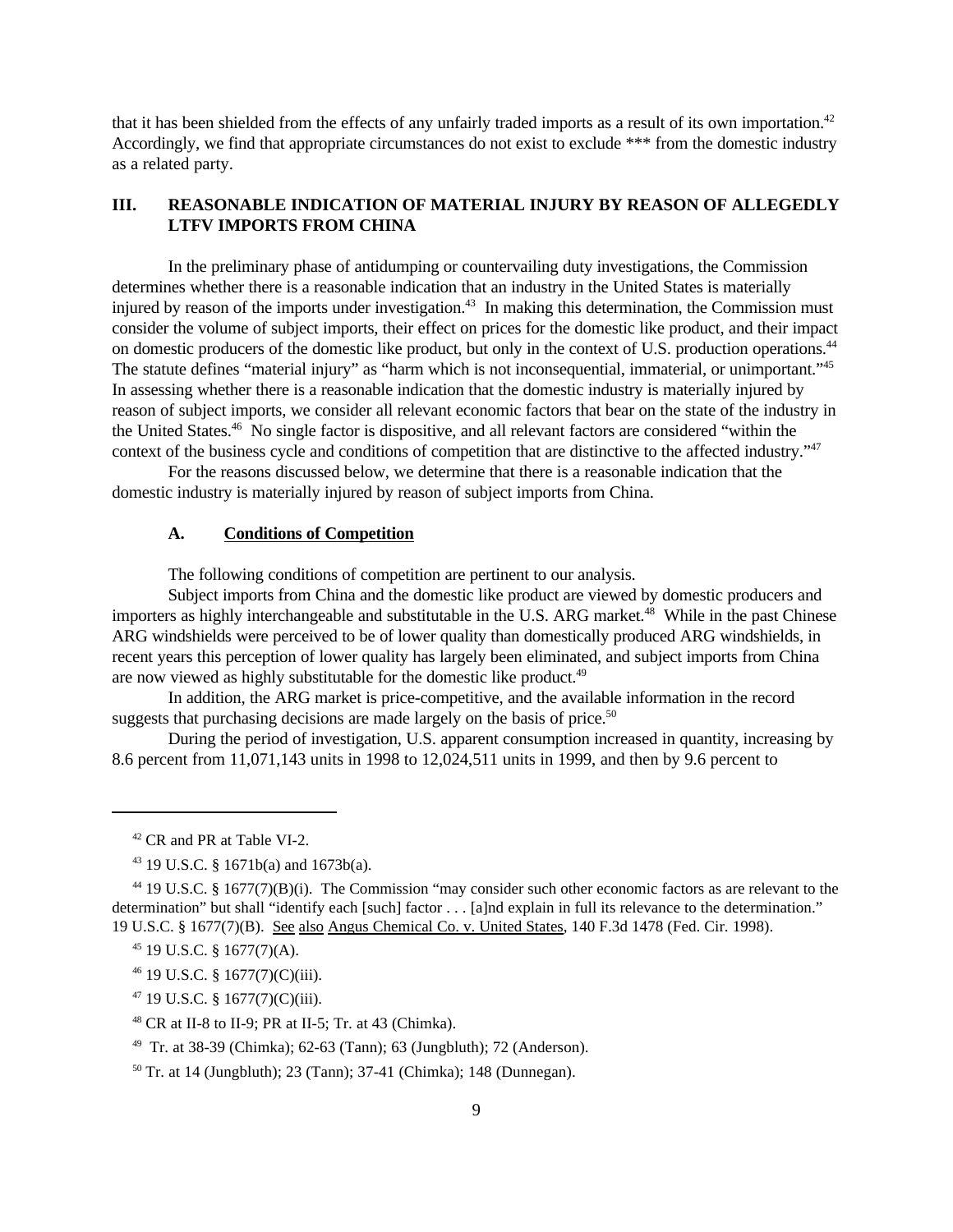13,174,596 units in 2000.<sup>51</sup> Thus, the statements by some market participants that U.S. demand has been flat or has increased only minimally are not borne out by the Commission's available consumption data.<sup>52</sup> Similarly, while there is evidence in the record that some domestic producers have advertised windshield repair as an alternative to windshield replacement, the increase in U.S. consumption does not support the conclusion that windshield repair has significantly diminished demand for windshield replacement.<sup>53</sup>

A major segment of ARG windshield market sales (possibly as much as 50 to 70 percent) is related to claims by insured motorists for windshield replacement.<sup>54</sup> Some or all of the petitioners act as thirdparty administrators for certain property and casualty insurance companies in the United States with respect to such claims for windshield replacement.<sup>55</sup>

There has been increasing vertical integration in the domestic industry. As a result of recent mergers and acquisitions, some domestic producers now operate at several levels of the ARG windshield production and distribution system, including wholesale distribution and glass retail installation shops. Thus, some domestic producers supply and compete with independent distributors for sales at both the wholesale and retail level.<sup>56</sup>

Finally, nonsubject imports increased during the period examined, both by quantity and by value. Nonsubject imports increased in quantity from 4,440,847 units in 1998 to 5,168,183 units in 1999, and then to 5,695,681 units in 2000. By value, nonsubject imports declined slightly from \$237,251,000 in 1998 to \$236,537,000 in 1999, but then increased to \$247,355,000 in 2000.<sup>57</sup> By quantity, the market share of nonsubject imports increased from 40.1 percent in 1998 to 43.2 percent in 2000. By value, the market share of nonsubject imports increased from 34.9 percent in 1998 to 37.9 percent in 2000.<sup>58</sup>

#### **B. Volume of Subject Imports**

Section 771(7)(C)(i) of the Act provides that the "Commission shall consider whether the volume of imports of the merchandise, or any increase in that volume, either in absolute terms or relative to production or consumption in the United States, is significant."<sup>59</sup>

The quantity and value of subject imports from China rose steadily over the period examined, as did subject import market share. Between 1998 and 2000, subject imports increased by 275.7 percent in quantity, and by 162.0 percent in value.<sup>60</sup> The quantity of subject imports increased from 481,393 units in 1998 to 1,089,278 units in 1999, then increased further to 1,808,630 units in 2000. The value of subject

<sup>51</sup> CR at II-7; PR at II-4; CR and PR at Table IV-3. However, on a value basis, apparent U.S. consumption declined from \$680,417,000 in 1998 to \$640,476,000 in 1999, and then increased to \$653,434,000 in 2000. CR and PR at Table IV-3.

 $52$  CR at II-6 to II-7; PR at II-4.

<sup>53</sup> CR at II-8; PR at II-4; Tr. at 54 (Tann).

<sup>54</sup> CR at II-2, II-7; PR at II-1 to II-2, II-4.

<sup>55</sup> Tr. at 54-55 (Tann); 103-104, 108-109 (Harris).

<sup>56</sup> CR at I-11, II-1 to II-2; PR at I-8, II-1; Conf. Tr. at 13-14, 15-16 (Jungbluth); 77-79 (Wiley); Petition at 30- 32.

<sup>&</sup>lt;sup>57</sup> CR and PR at Table IV-3.

<sup>58</sup> CR and PR at Table IV-3.

<sup>59</sup> 19 U.S.C. § 1677(7)(C)(i).

<sup>60</sup> CR and PR at Table C-1.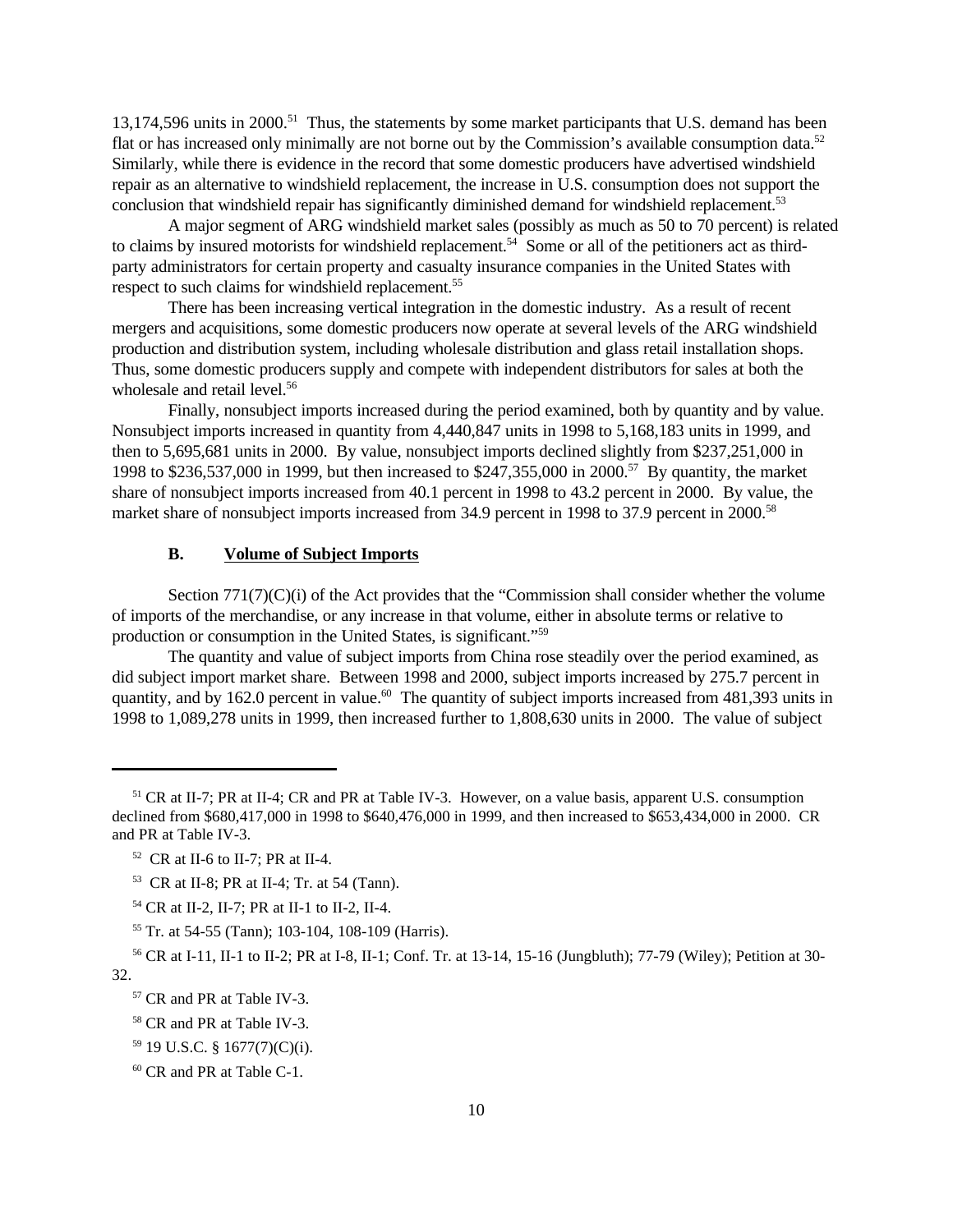imports increased from \$20,003,000 in 1998 to \$30,057,000 in 1999, then increased further to \$52,407,000 in 2000.<sup>61</sup>

Subject import market share of U.S. apparent consumption, measured by quantity, increased from 4.3 percent in 1998 to 9.1 percent in 1999, then increased to 13.7 percent in 2000. Subject import market share, measured by value, increased from 2.9 percent in 1998 to 4.7 percent in 1999, and then to 8.0 percent in 2000.<sup>62</sup>

At the same time, U.S. producers' market share declined. U.S. producers' shipments as a percentage of total U.S. consumption by quantity declined from 55.5 percent in 1998 to 48.0 percent in 1999, and then to 43.0 percent in 2000. By value, the U.S. producers' market share declined from 62.2 percent in 1998 to 58.4 percent in 1999, and then to 54.1 percent in 2000. Thus, subject imports gained market share at the expense of the domestic producers.

For purposes of this preliminary determination, we find the volume and increase in volume of subject imports, both in absolute terms and relative to apparent consumption, to be significant.

# **C. Price Effects of the Subject Imports**

Section 771(7)(C)(ii) of the Act provides that, in evaluating the price effects of the subject imports, the Commission shall consider whether –

(I) there has been significant price underselling by the imported merchandise as compared with the price of domestic like products of the United States, and

(II) the effect of imports of such merchandise otherwise depresses prices to a significant degree or prevents price increases, which otherwise would have occurred, to a significant  $degree<sup>63</sup>$ 

As stated above, price is an important factor in purchasing decisions.<sup>64</sup> Domestically produced ARG windshields and subject imports are generally highly substitutable.<sup>65</sup>

We note that the pricing data collected by the Commission in the preliminary phase of the investigation cover only a small share of both U.S. producers' and importers' shipments because the large number of different ARG windshields makes it difficult to obtain a high rate of product coverage.<sup>66</sup> We further note that the Commission's available pricing comparisons do reflect comparable levels of distribution.

 $61$  CR and PR at Table IV-2. We note that a relatively small volume of U.S. imports from Hong Kong (equivalent to about 3 to 5 percent of total imports from China) are not included in these totals of subject imports from China, but are nevertheless believed to be ARG windshields produced in China and shipped through Hong Kong. CR at IV-2; PR at IV-1 to IV-2; Tr. at 158 (Chan).

<sup>62</sup> CR and PR at Table IV-4.

 $63$  19 U.S.C. § 1677(7)(C)(ii).

<sup>64</sup> Tr. at 14 (Jungbluth); 23 (Tann); 37-41 (Chimka); 148 (Dunnegan).

<sup>&</sup>lt;sup>65</sup> CR at II-8 to II-9; PR at II-5; Tr. at 38-39, 43 (Chimka); 62-63 (Tann); 63 (Jungbluth); 72 (Anderson).

<sup>&</sup>lt;sup>66</sup> We will expand the range of products on which we seek pricing information in any final phase investigation, and will seek input from the parties regarding appropriate products. See 19 C.F.R. § 207.20(b).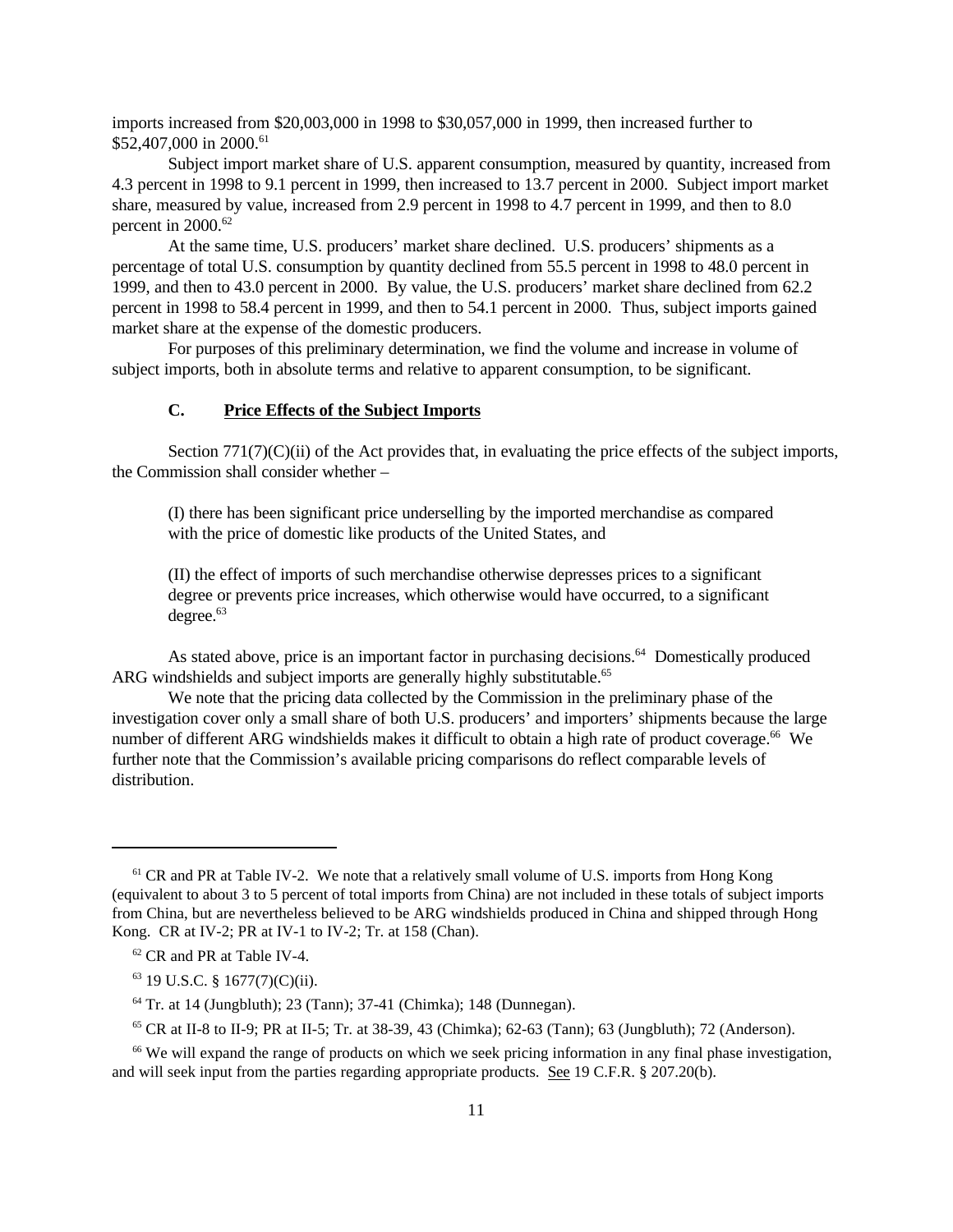Although the data are limited at this stage of the proceedings, the Commission's pricing comparisons indicate significant underselling by subject imports. The pricing data reported on an f.o.b. basis showed underselling by subject imports from China in all 56 comparisons, with margins of underselling ranging from 5.4 percent to 72.5 percent. The f.o.b. pricing data reflected no instances of overselling by subject imports.<sup>67</sup>

The pricing data reported on a delivered basis showed 26 instances of underselling by subject imports and 12 instances of overselling.<sup>68</sup> Margins of underselling ranged from 5.1 to 31.5 percent, and margins of overselling ranged from 5.1 percent to 83.6 percent.<sup>69</sup>

The Commission's pricing data for the domestic like product showed no clear trend during the period examined, with prices rising for some products and declining for others.<sup>70</sup> Moreover, there is limited apparent correlation between domestic prices and subject import volumes and prices. Thus, factors besides subject imports may be at work in determining domestic prices, and we will explore such pricing issues in any final phase investigation.<sup>71 72</sup>

As noted, a major portion of the ARG windshield market allegedly relates to insured motorist windshield replacement claims.<sup>73</sup> Respondents contend that because of the relationship between the petitioners and certain property and casualty insurance companies in the United States, under which petitioners act as third-party administrators for those insurance companies with respect to claims for windshield replacement, this large segment of the ARG market is effectively insulated from price competition from subject imports.<sup>74</sup> We intend to seek more information in any final phase investigation regarding this portion of the market and its relationship to the pricing effects of subject imports.

<sup>73</sup> CR at II-2, II-7; PR at II-1 to II-2, II-4.

<sup>74</sup> Tr. at 103-104, 108-109 (Harris); Diamond Respondents' Postconference Brief at 25-28; FYG's Postconference Brief at 43-44.

 $67$  The pricing data reported on an f.o.b. basis showed underselling by subject imports from China in eight of eight comparisons for product 1, twelve of twelve comparisons for product 2, twelve of twelve comparisons for product 3, twelve of twelve comparisons for product 4, and twelve of twelve comparisons for product 5. CR at V-14; PR at V-6; CR and PR at Tables V-6 to V-10.

<sup>&</sup>lt;sup>68</sup> For product 1, there were six instances of underselling by subject imports and three instances of overselling. For product 2 there were nine instances of underselling by subject imports and one instance of overselling. For product 3 there were four instances of underselling and five instances of overselling. For product 4 there were four instances of underselling and one instance of overselling. For product 5 there were three instances of underselling and two instances of overselling. CR at V-8, V-14; PR at V-5; CR and PR at Table V-1 to V-5.

<sup>69</sup> CR at V-8, V-14; PR at V-5.

 $70$  CR at V-6; PR at V-3 to V-4.

 $71$  In any final phase investigation, we will also consider the effect of the domestic industry's structure, including vertical integration, on prices.

 $72$  Respondents argue that there is a two-tier ARG windshield market with subject imports competing primarily with Safelite in the lower-priced end of the market, and ARG producers such as PPG, which also produce OEM windshields, receiving a premium price for their ARG windshields in the higher end. The available data do not support this argument. Safelite's prices \*\*\*, and the data show more instances of underselling by subject imports in pricing comparisons with Safelite alone than they do for pricing comparisons with weighted averages of the prices from all reporting domestic producers. CR at V-14, V-20; PR at V-7; CR and PR at Tables D-1 to D-5.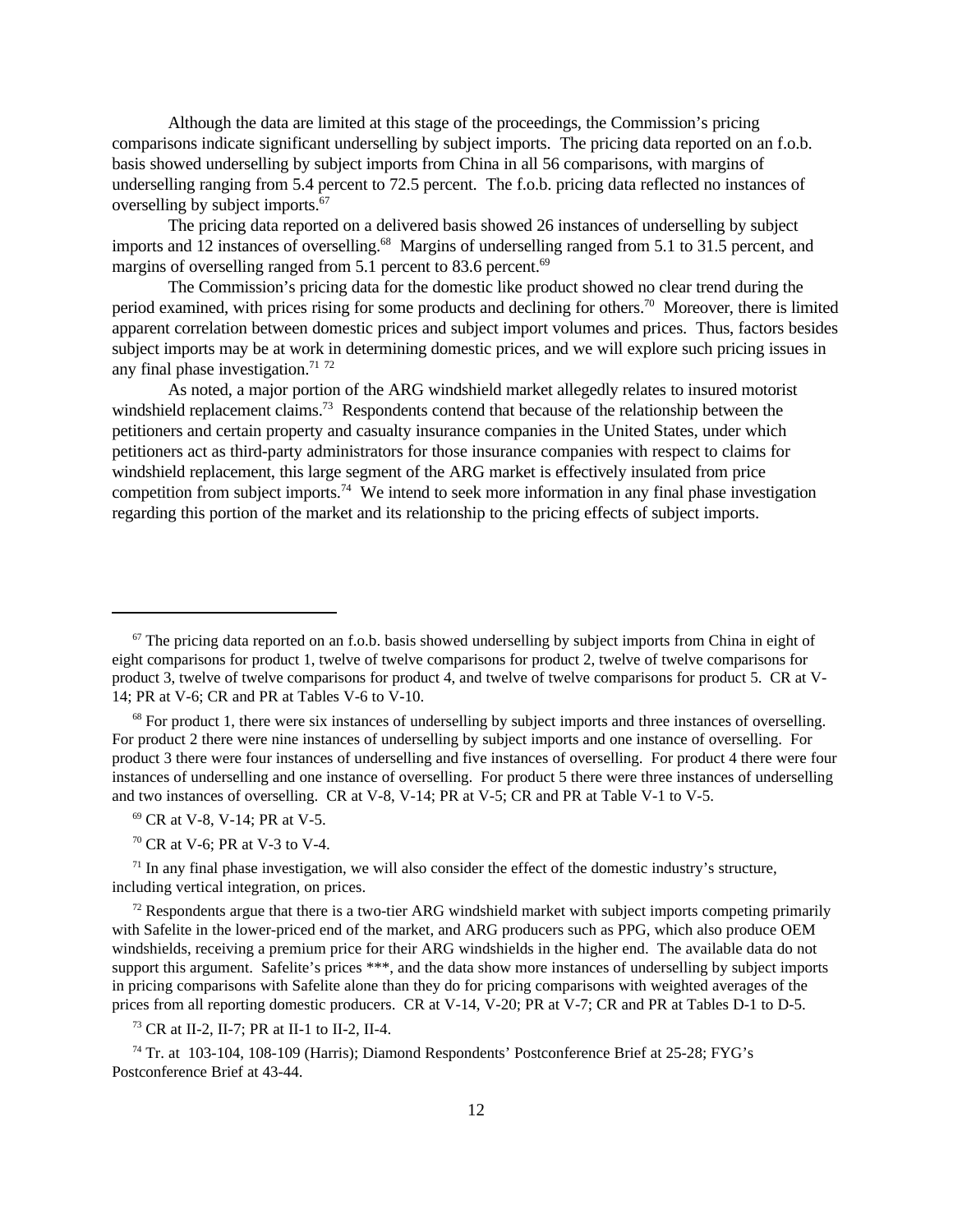The Commission takes note that no customer-specific data were provided with respect to lost sales or lost revenue allegations.<sup>75</sup> In any final phase investigation, the Commission will seek such data in order to better assess the impact of underselling.<sup>76</sup>

Although the record is limited at this stage of the proceeding, we find, based primarily on the evidence of significant underselling by subject imports, the high degree of substitutability between the domestic like product and subject imports, and the shift of market share from the domestic like product to subject imports, that subject imports are having significant negative price effects on the domestic like product.

<sup>75</sup> See CR at V-20 to V-21; PR at V-7 to V-8.

 $76$  19 C.F.R. § 207.11(b)(2)(v).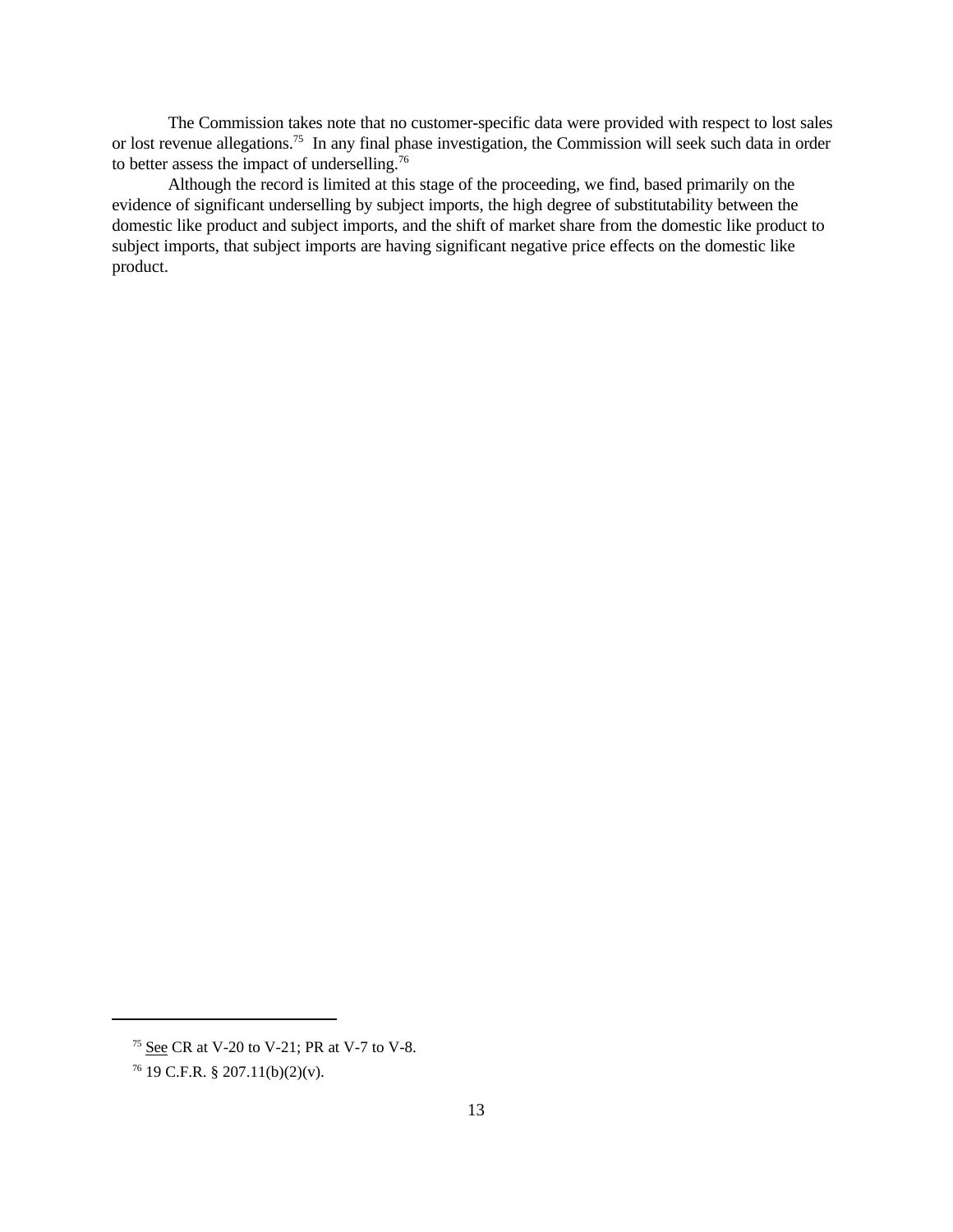## **D. Impact of the Subject Imports**

In examining the impact of the subject imports on the domestic industry, we consider all relevant economic factors that bear on the state of the industry in the United States.<sup>77</sup> These factors include output, sales, inventories, capacity utilization, market share, employment, wages, productivity, profits, cash flow, return on investment, ability to raise capital, and research and development. No single factor is dispositive and all relevant factors are considered "within the context of the business cycle and conditions of competition that are distinctive to the affected industry."<sup>78</sup> <sup>79</sup> <sup>80</sup>

Virtually all indicators of the condition of the domestic industry worsened during the period of investigation. Domestic production, net sales (by value), and the domestic producers' market share declined throughout the period, while inventories increased.<sup>81</sup> While capacity utilization and net sales (by quantity) increased from 1998 to 1999, they declined in 2000 to below their 1998 levels.<sup>82</sup>

The financial position of the domestic industry likewise declined during the period examined. Operating income, the ratio of operating income to net sales, and cash flow all declined sharply during the period examined.<sup>83</sup> Employment indicators also declined during the period. The number of production and

<sup>80</sup> Commissioner Bragg notes that she does not ordinarily consider the magnitude of dumping to be of particular significance in evaluating the effects of subject imports on the domestic products. See Separate and Dissenting Views of Commissioner Lynn M. Bragg in Bicycles from China, Inv. No. 731-TA-731 (Final), USITC Pub. 2968 (June 1996); Anhydrous Sodium Sulfate from Canada, Inv. No. 731-TA-884 (Preliminary), USITC Pub. 3345 (Sept. 2000) at 11 n.63.

<sup>81</sup> Domestic production declined from 6,525,089 units in 1998 to 6,333,799 units in 1999, and then to 6,093,724 units in 2000. CR and PR at Table III-1. Total net sales declined in value from \$402,021,000 in 1998 to \$383,739,000 in 1999, and then to \$370,102,000 in 2000. CR and PR at Table IV-2. U.S. producers' shipments as a percentage of total U.S. consumption by quantity declined from 55.5 percent in 1998 to 48.0 percent in 1999 to 43.0 percent in 2000. By value, the U.S. producers' market share declined from 62.2 percent in 1998 to 58.4 percent in 1999 to 54.1 percent in 2000. CR and PR at Table IV-3. Inventories increased from 1,939,923 units in 1998 to 2,146,973 units in 1999 to 2,241,802 units in 2000. CR and PR at Table III-1.

 $82$  Capacity utilization increased from 74.5 percent in 1998 to 77.0 percent in 1999, but then declined to 72.0 percent in 2000. CR and PR at Table III-1. Total net sales for U.S. producers increased in quantity from 5,812,144 units in 1998 to 5,915,991 units in 1999, but then declined to 5,616,609 units in 2000. CR and PR at Table VI-2.

<sup>83</sup> Operating income declined from \$43,734,000 in 1998 to \$16,081,000 in 1999 to \$12,945,000 in 2000. The ratio of operating income to net sales declined from 10.9 percent in 1998 to 4.2 percent in 1999 to 3.5 percent in 2000. Cash flow declined from \$44,232,000 in 1998 to \$17,292,000 in 1999 to \$12,266,000 in 2000. CR and PR (continued...)

 $77$  19 U.S.C. § 1677(7)(C)(iii). See also SAA at 851, 885 ("In material injury determinations, the Commission considers, in addition to imports, other factors that may be contributing to overall injury. While these factors, in some cases, may account for the injury to the domestic industry, they also may demonstrate that an industry is facing difficulties from a variety of sources and is vulnerable to dumped or subsidized imports." Id. at 885.).

<sup>78</sup> 19 U.S.C. § 1677(7)(C)(iii). See also SAA at 851, 885; Live Cattle from Canada and Mexico, Inv. Nos. 701- TA-386, 731-TA-812-813 (Preliminary), USITC Pub. 3155 at 25 n.148 (Feb. 1999).

 $79$  The statute instructs the Commission to consider the "magnitude of the dumping margin" in an antidumping proceeding as part of its consideration of the impact of imports. 19 U.S.C.  $\S 1677(7)(C)(iii)$  (V). In its notice of initiation, Commerce reported that petitioners' calculated estimated dumping margins, as adjusted by Commerce, for subject imports from China ranged from 9.59 percent to 132.12 percent. 66 F.R. 16651, 16654 (Mar. 27, 2001).